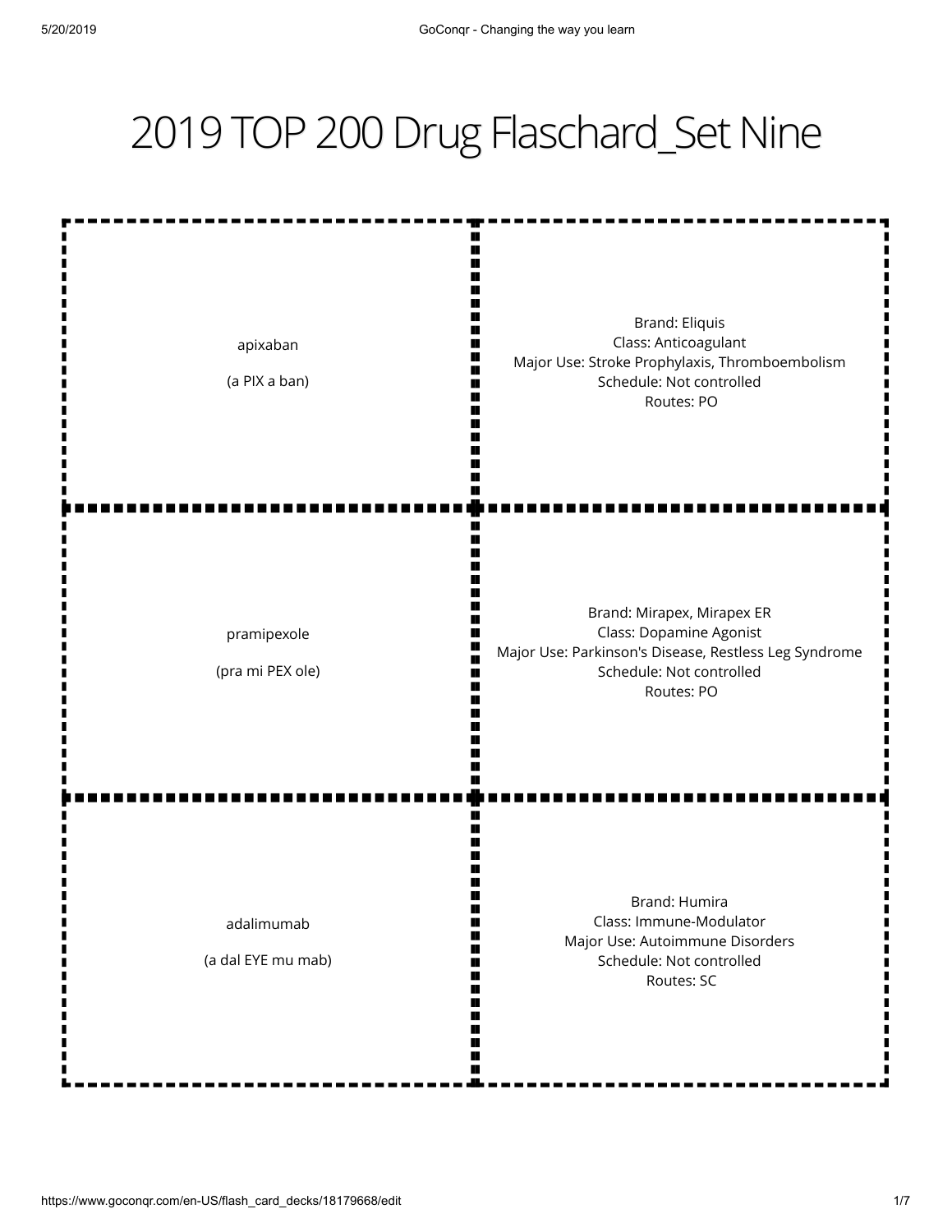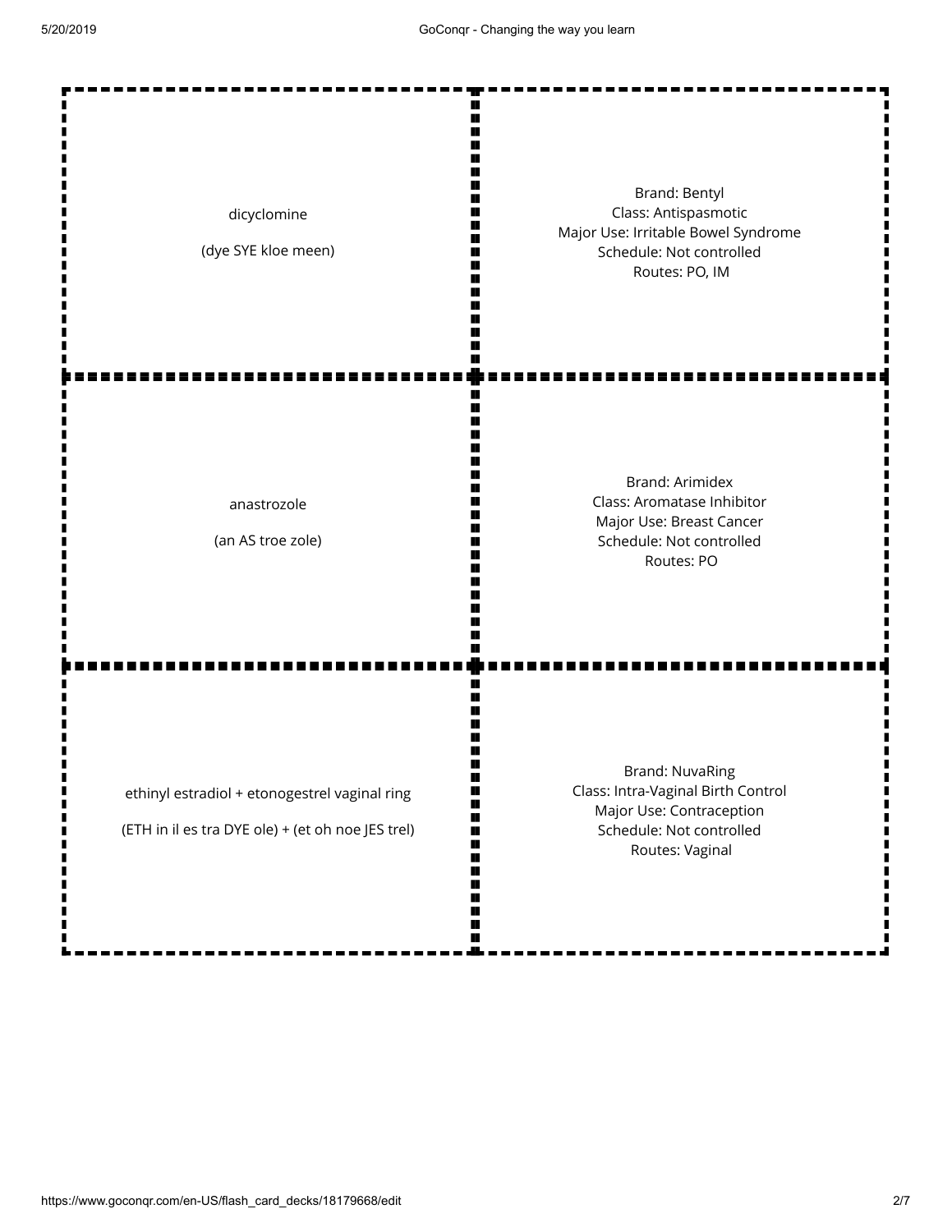| clobetasol<br>(kloe BAY tah Sahl)              | Brand: Clobex, Cormax Olux, Temovate<br>Class: Corticosteroid<br>Major Use: Dermatoses<br>Schedule: Not controlled<br>Routes: Topical |
|------------------------------------------------|---------------------------------------------------------------------------------------------------------------------------------------|
| travoprost<br>(TRAV oh prost)                  | Brand: Travatan<br>Class: Prostaglandin Analog<br>Major Use: Glaucoma<br>Schedule: Not controlled<br>Routes: Ophthalmic               |
| omega-3-acid ethyl esters<br>(oh MEG ah Three) | Brand: Lovaza<br><b>Class: Nutraceutical Products</b><br>Major Use: Hypertriglyceridemia<br>Schedule: Not controlled<br>Routes: PO    |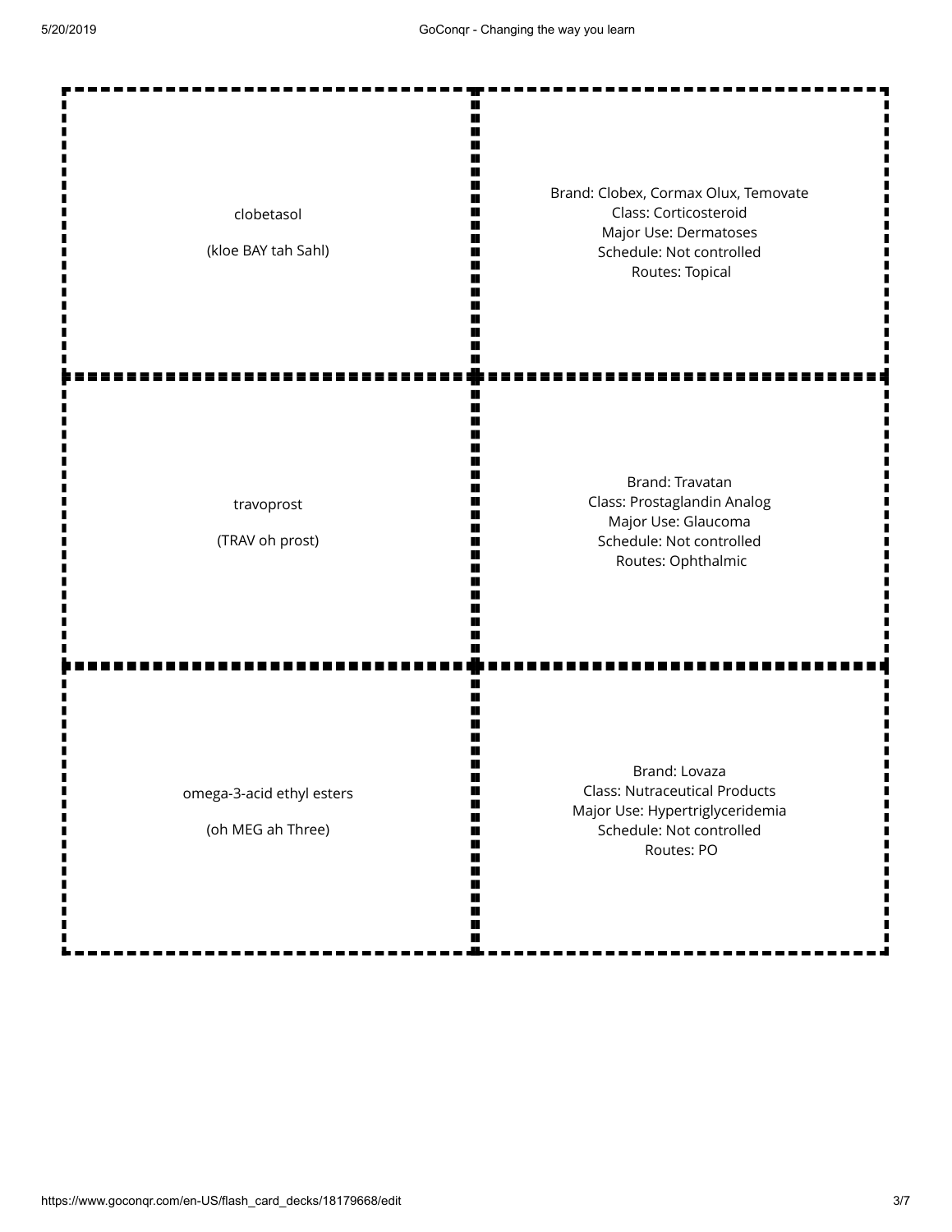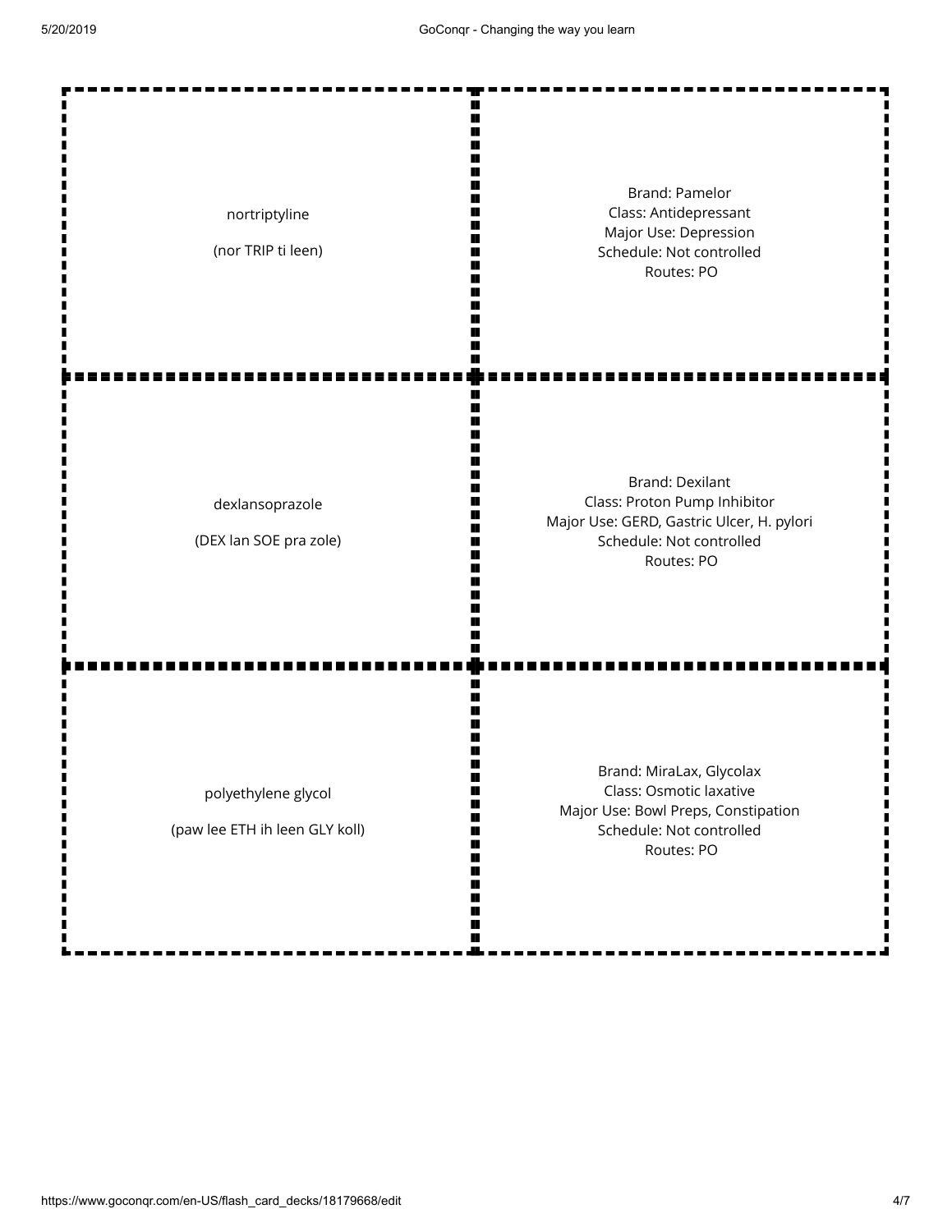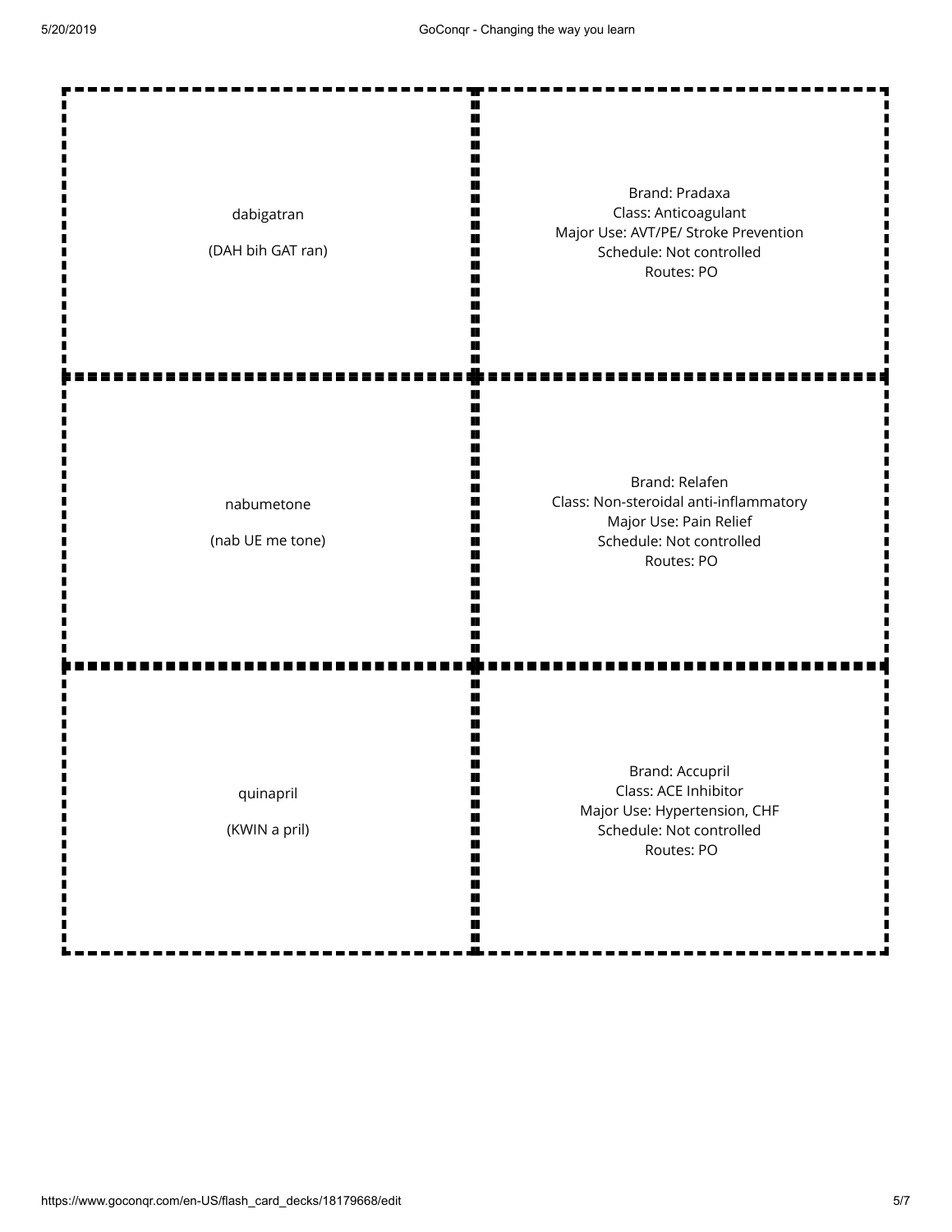